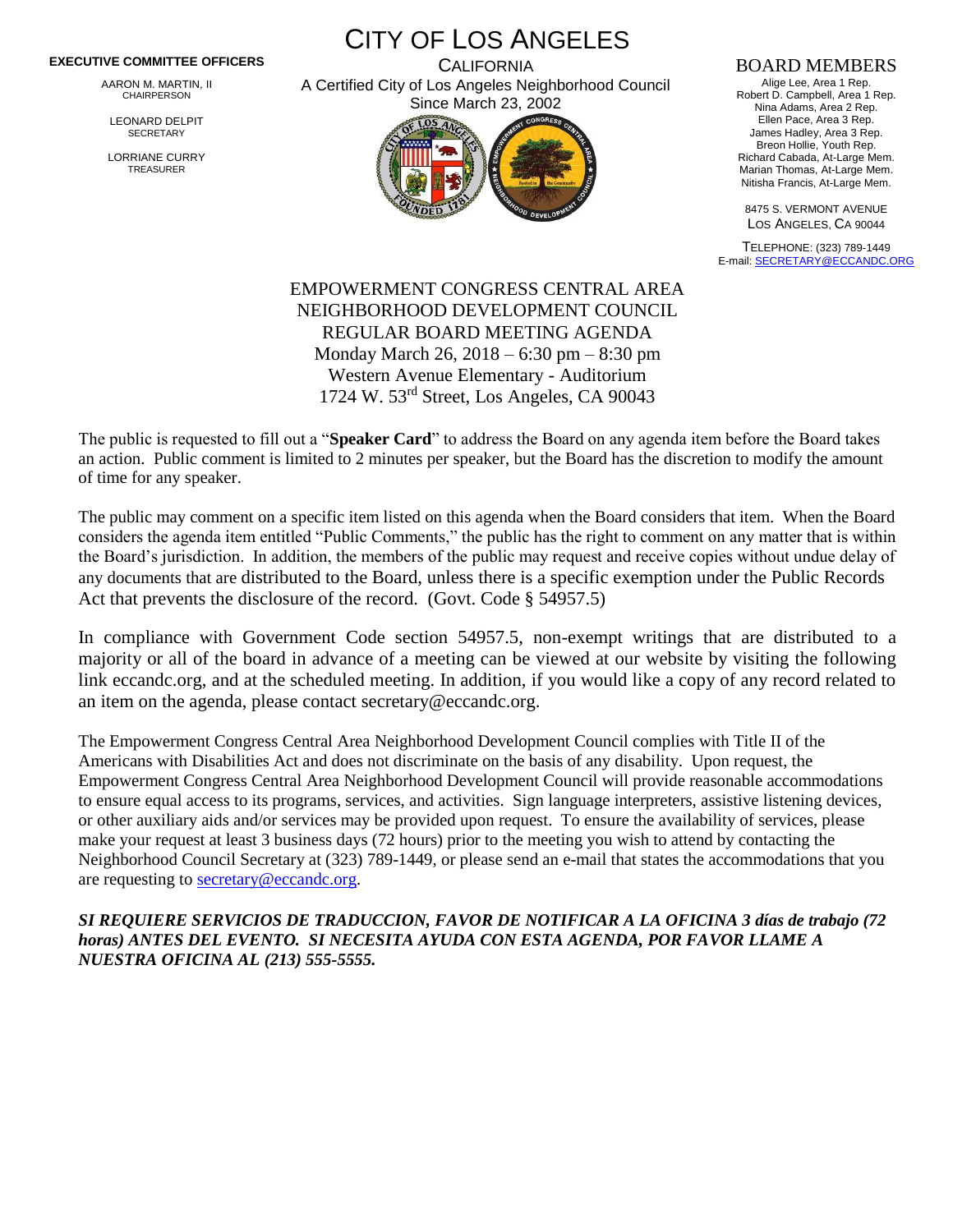- 1. Welcome and Board of Directors called to order. (Chairperson) [Start Time 6:30pm 6:35pm] **Chairperson Report (Aaron M. Martin, II)**
- 2. Pledge of Allegiance (Youth Representative) [6:35pm 6:40pm]
- 3. Roll Call (Secretary) Quorum Present Yes/No [6:40pm 6:45pm]
- 4. (Action Items) Meeting Minutes (Secretary) [6:45pm 6:50pm] a. Discuss and possible action to approve meeting minutes held on February 26, 2018<br>Motion By:  $2^{nd}$  By: Yes Votes: () No Votes: () Abstentions: ()  $2<sup>nd</sup> By:$  Yes Votes: ( ) No Votes: ( ) Abstentions: ( ) Motion Carries: (Yes) or (No)
- 5. (Action Item) Treasure Report (Treasure) [6:50pm 7:00pm] a. Discuss and possible action to approve treasure report dated March 26, 2018 Motion By:  $2<sup>nd</sup> By: Yes Votes: () No Votes: () Abstentions: ()$ Motion Carries: (Yes) or (No)
- 6. Elected Officials (Reports to Community) [7:00pm 7:15pm] United States House of Representative, Congresswoman Karen Bass (37<sup>th</sup> Congressional District) California State Senate Holly Mitchell Office (30<sup>th</sup> Senate District) California State Assembly, Assemblyman Sebastian Ridley-Thomas (54th Assembly District) California State Assembly, Assemblyman Reggie Sawyer (59th Assembly District) County of Los Angeles, Supervisor Mark Ridley-Thomas (2nd County District) City Los Angeles, Mayor Eric Garcetti Office, City of Los Angeles, City Attorney Mike Feuer Office City of Los Angeles, Councilman Marqueece Harris-Dawson Office (8th Council District)

7. Public Officials (Reports to Community) [7:15pm -7:30pm] California Highway Patrol, (CHP) Los Angeles County Sheriff Department Los Angeles Police Department, (Southwest and  $77<sup>th</sup>$ ) Los Angeles Unified School Police Department (Horace Mann and Obama Prep.) Los Angeles Fire Department, (Station No. 66) City Departments & Bureaus, Boards & Commissions, City Council Committees Certified Neighborhood Councils in Region 10